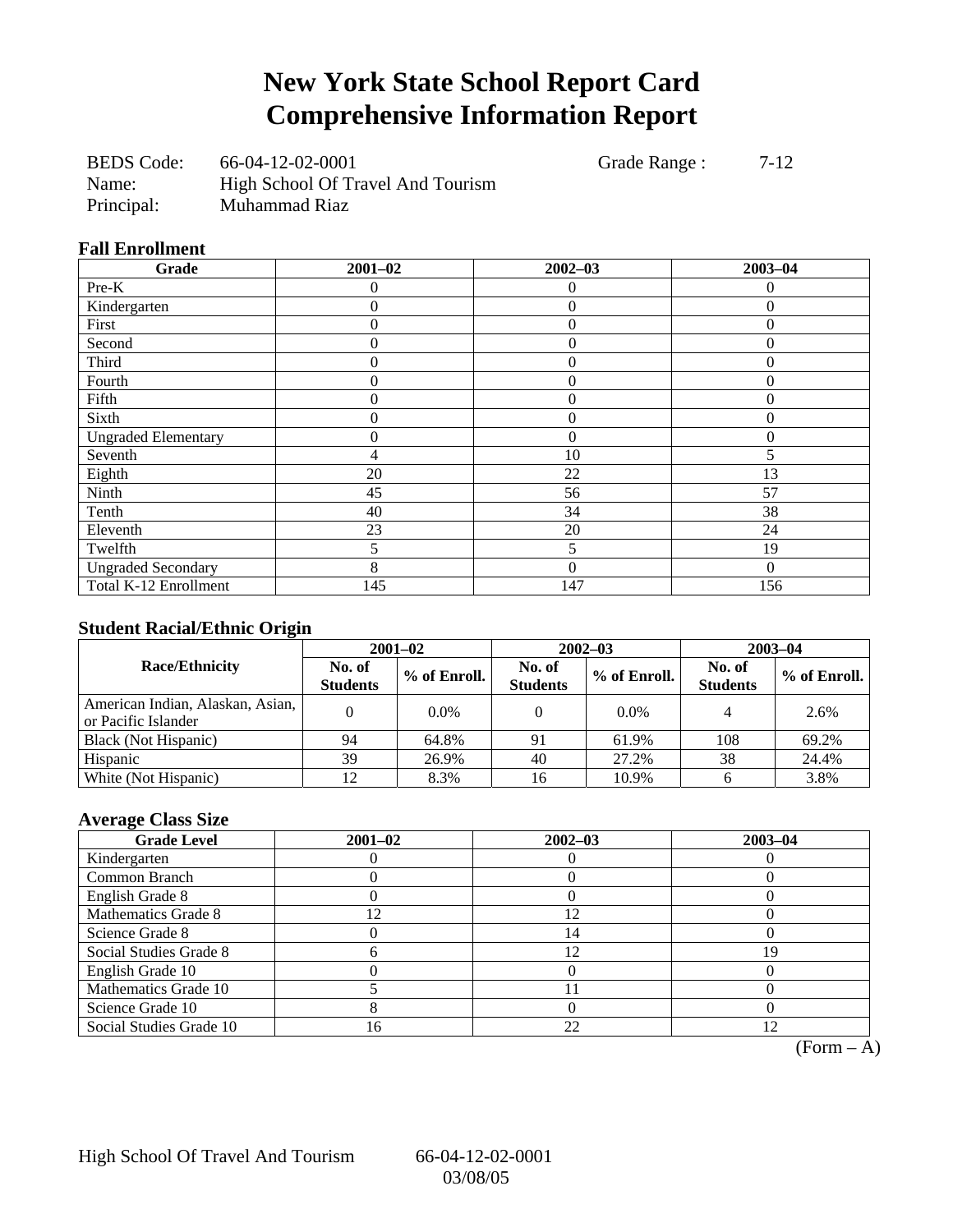### **District Need to Resource Capacity Category**

| <b>N/RC Category</b> | <b>Description</b>                                                                                 |
|----------------------|----------------------------------------------------------------------------------------------------|
|                      | This is a school district with average student needs in relation to<br>district resource capacity. |

### **Similar School Group and Description**

| <b>Similar School Group</b> | <b>Description</b>                                                                                              |  |  |
|-----------------------------|-----------------------------------------------------------------------------------------------------------------|--|--|
|                             | All schools in this group are in institutional school districts. These<br>schools serve special needs students. |  |  |

All schools within the same N/RC category are divided into three similar school groups defined by the percentage of students in the school who are eligible for the free-lunch program and/or who are limited English proficient (also known as English language learners).

#### **Student Demographics Used To Determine Similar Schools Group**

| . .                               | $2001 - 02$ |         | $2002 - 03$ |         | $2003 - 04$ |         |
|-----------------------------------|-------------|---------|-------------|---------|-------------|---------|
|                                   | Count       | Percent | Count       | Percent | Count       | Percent |
| <b>Limited English Proficient</b> |             | 0.0%    |             | 0.0%    |             | $0.0\%$ |
| <b>Eligible for Free Lunch</b>    | 141         | 97.2%   | .40         | 95.2%   | 149         | 95.5%   |

### **Attendance and Suspension**

|                               | $2000 - 01$     |         |                 | $2001 - 02$ | $2002 - 03$     |         |
|-------------------------------|-----------------|---------|-----------------|-------------|-----------------|---------|
|                               | No. of          | $%$ of  | No. of          | $%$ of      | No. of          | $\%$ of |
|                               | <b>Students</b> | Enroll. | <b>Students</b> | Enroll.     | <b>Students</b> | Enroll. |
| <b>Annual Attendance Rate</b> |                 | 98.7%   |                 | 98.8%       |                 | 99.1%   |
| <b>Student Suspensions</b>    |                 | 2.4%    |                 | 4.1%        |                 | 3.4%    |

### **Student Socioeconomic and Stability Indicators**

#### **(Percent of Enrollment)**

|                          | $2001 - 02$ | $2002 - 03$ | $2003 - 04$  |
|--------------------------|-------------|-------------|--------------|
| <b>Reduced Lunch</b>     | 9.0%        | $0.0\%$     | $0.0\%$      |
| <b>Public Assistance</b> | 91-100%     | 91-100%     | $91 - 100\%$ |
| <b>Student Stability</b> | 60%         | 760%        | 79%          |

| <b>Staff Counts</b>                   |             |  |  |  |  |
|---------------------------------------|-------------|--|--|--|--|
| Staff                                 | $2003 - 04$ |  |  |  |  |
| <b>Total Teachers</b>                 | 23          |  |  |  |  |
| <b>Total Other Professional Staff</b> |             |  |  |  |  |
| <b>Total Paraprofessionals</b>        | NΑ          |  |  |  |  |
| Teaching Out of Certification*        |             |  |  |  |  |

\*Teaching out of certification more than on an incidental basis.

 $(Form - B)$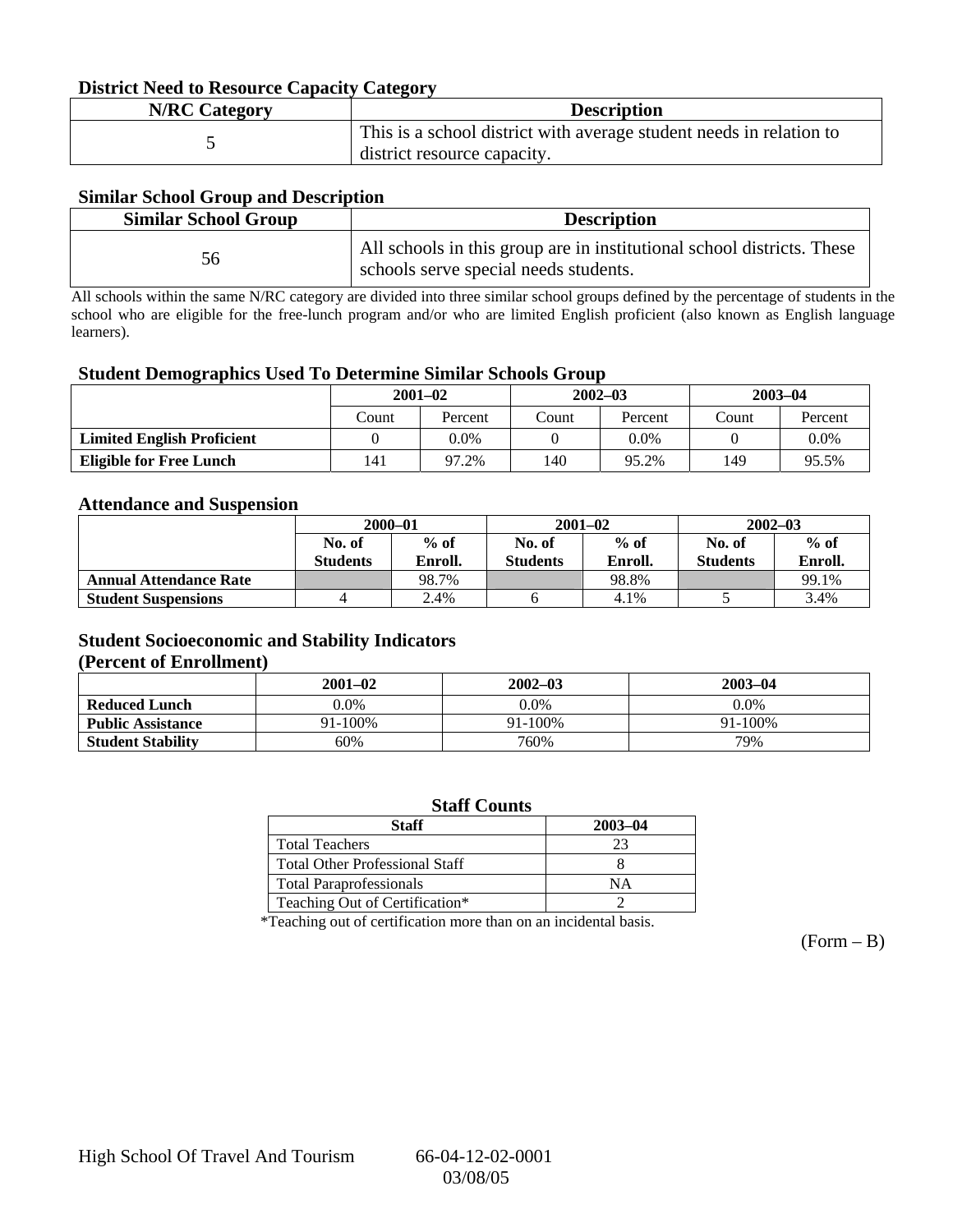## **High School Graduates and Noncompleters**

| ніді эспол этайнакі патінід кеденія ріропівя |                       |                                   |                                                    |                       |                                   |                                                    |                       |                                   |                                                    |  |
|----------------------------------------------|-----------------------|-----------------------------------|----------------------------------------------------|-----------------------|-----------------------------------|----------------------------------------------------|-----------------------|-----------------------------------|----------------------------------------------------|--|
|                                              | $2001 - 02$           |                                   |                                                    |                       | $2002 - 03$                       |                                                    |                       | $2003 - 04$                       |                                                    |  |
|                                              | <b>Total</b><br>Grads | <b>Regents</b><br><b>Diplomas</b> | $\frac{6}{9}$<br><b>Regents</b><br><b>Diplomas</b> | <b>Total</b><br>Grads | <b>Regents</b><br><b>Diplomas</b> | $\frac{0}{0}$<br><b>Regents</b><br><b>Diplomas</b> | <b>Total</b><br>Grads | <b>Regents</b><br><b>Diplomas</b> | $\frac{6}{9}$<br><b>Regents</b><br><b>Diplomas</b> |  |
| General<br>Education                         |                       | 0                                 | 0%                                                 | 0                     | $\Omega$                          | 0%                                                 | 0                     |                                   | 0%                                                 |  |
| Students with<br><b>Disabilities</b>         |                       | 0                                 | 0%                                                 | 8                     | $\theta$                          | 0%                                                 | 10                    |                                   | 0%                                                 |  |
| All Students                                 |                       |                                   | 0%                                                 |                       |                                   | 0%                                                 | 10                    |                                   | 0%                                                 |  |

## **High School Graduates Earning Regents Diplomas\***

\*Only students awarded local diplomas (including local diplomas with Regents endorsements) are counted as high school graduates. Because of a change in data collection procedures for the 2001–02 school year, diploma counts for that year do not include counts from August 2001. Data for the 2002–03 school year include August 2002 and January and June 2003 graduates; data for the 2003–04 school year include August 2003 and January and June 2004 graduates.

### **Distribution of 2003–04 Graduates (All Students)**

|               | To 4-vear<br>College | To 2-year<br>College | <b>To Other Post-</b><br>Secondary | <b>To the Military</b> | <b>Employment</b> | <b>Other</b> |
|---------------|----------------------|----------------------|------------------------------------|------------------------|-------------------|--------------|
| <b>Number</b> |                      |                      |                                    |                        |                   |              |
| Percent       | 10%                  | 40%                  | 0%                                 | 0%                     | 50%               | 0%           |

### **Number of High School Completers with Disabilities in 2003–04**

| Graduates*<br>'a)             | <b>Regents</b><br><b>Diplomas</b><br>b) | <b>IEP Diplomas</b><br>or Certificates<br>IΩ | All 2003-04<br><b>Completers</b><br>$(a+c)$ |
|-------------------------------|-----------------------------------------|----------------------------------------------|---------------------------------------------|
|                               |                                         |                                              |                                             |
| $\overline{\phantom{a}}$<br>. | . .<br>-- -                             | .                                            |                                             |

\*Local Diplomas (including local diplomas with Regents endorsements)

### **High School Noncompletion Rates**

|                     |                            |                 | $2001 - 02$ | $2002 - 03$     |         | $2003 - 04$     |         |
|---------------------|----------------------------|-----------------|-------------|-----------------|---------|-----------------|---------|
|                     |                            | No. of          | $%$ of      | No. of          | $%$ of  | No. of          | $%$ of  |
|                     |                            | <b>Students</b> | Enroll.     | <b>Students</b> | Enroll. | <b>Students</b> | Enroll. |
| General-            | Dropped Out                |                 |             |                 |         | 0               | $0.0\%$ |
| <b>Education</b>    | Entered GED Program*       |                 |             |                 |         |                 | $0.0\%$ |
| <b>Students</b>     | <b>Total Noncompleters</b> |                 |             |                 |         |                 | $0.0\%$ |
| <b>Students</b>     | Dropped Out                |                 |             | 18              |         |                 | 0.7%    |
| with                | Entered GED Program*       |                 |             |                 |         |                 | $0.0\%$ |
| <b>Disabilities</b> | <b>Total Noncompleters</b> |                 |             | 19              |         |                 | $0.7\%$ |
| All                 | Dropped Out                |                 | $0.0\%$     | 18              | 15.7%   |                 | $0.7\%$ |
| <b>Students</b>     | Entered GED Program*       |                 | $0.0\%$     |                 | $0.9\%$ |                 | $0.0\%$ |
|                     | <b>Total Noncompleters</b> |                 | $0.0\%$     | 19              | 16.5%   |                 | $0.7\%$ |

\*The number and percentage of students who left a program leading to a high school diploma and entered a program leading to a high school equivalency diploma.

 $(Form - C)$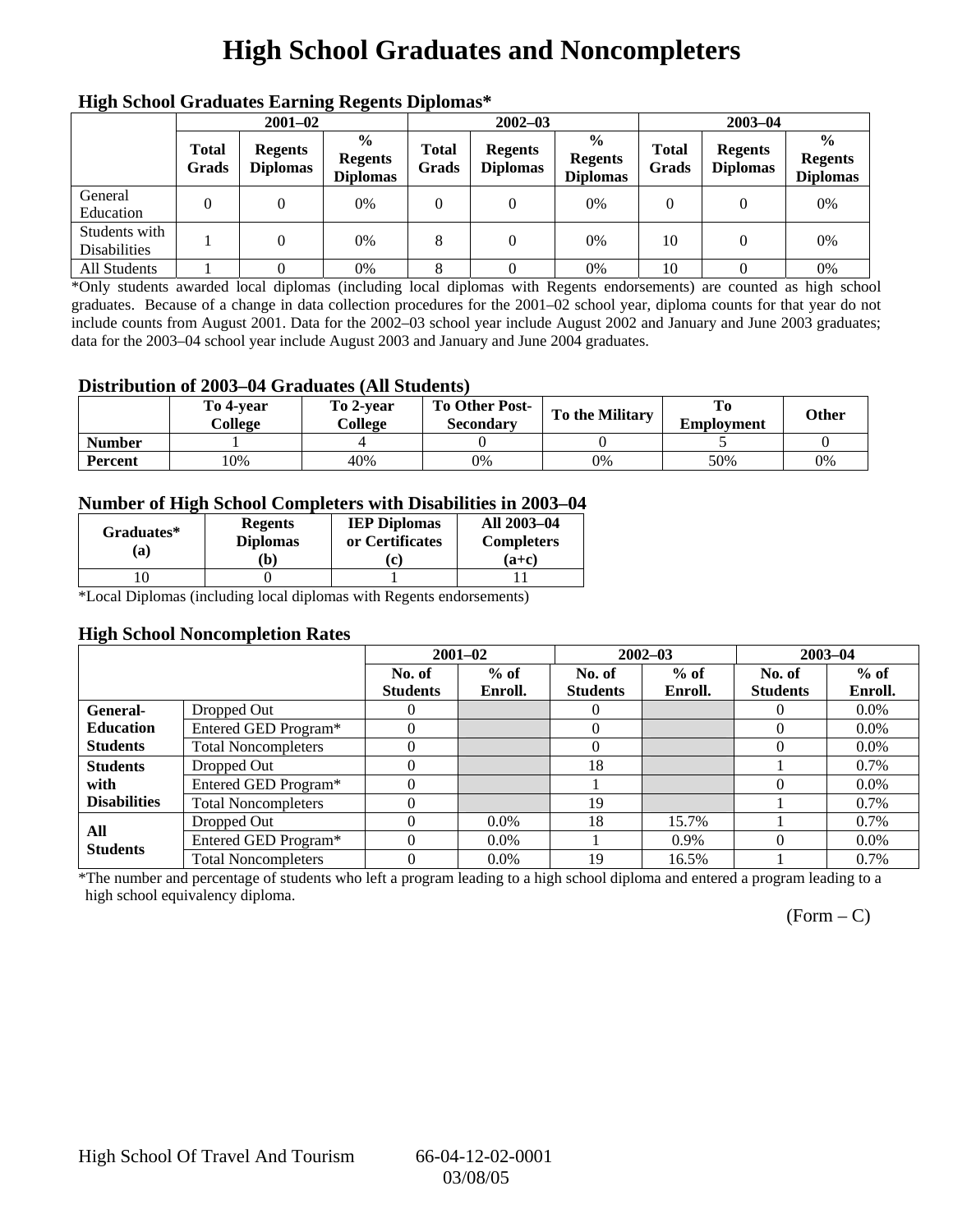## **Career Development and Occupational Studies (CDOS)**

## **Percentage of Students Documenting Self- and**

**Career-Awareness Information and Career Exploration Activities, K–3**

| <b>Grades</b> | $2001 - 02$ | $2002 - 03$ | $2003 - 04$ |
|---------------|-------------|-------------|-------------|
|               | $\gamma$ %  | $2\%$       | $\gamma\%$  |
|               | $\gamma_0$  | 9%          | 9%          |

### **Students Developing a Career Plan, 4–12**

| <b>Grades</b> |                                      | $2001 - 02$ | $2002 - 03$ | $2003 - 04$ |
|---------------|--------------------------------------|-------------|-------------|-------------|
|               | Number of General-Education Students | $\Omega$    | $\Omega$    | $\theta$    |
| $4 - 5$       | Number of Students with Disabilities | $\Omega$    | 0           | $\theta$    |
|               | Number of All Students               | $\Omega$    | 0           | $\Omega$    |
|               | Percent of Enrollment                | $0\%$       | $0\%$       | $0\%$       |
|               | Number of General-Education Students | $\Omega$    | 0           | 0           |
| $6 - 8$       | Number of Students with Disabilities | $\Omega$    | 0           | 0           |
|               | Number of All Students               | $\Omega$    | 0           | 0           |
|               | Percent of Enrollment                | 0%          | $0\%$       | $0\%$       |
|               | Number of General-Education Students | 18          | 0           | 27          |
| $9 - 12$      | Number of Students with Disabilities | $\Omega$    | 25          | $\Omega$    |
|               | Number of All Students               | 18          | 25          | 27          |
|               | Percent of Enrollment                | 15%         | 22%         | 20%         |

## **Career and Technical Education (CTE) Programs**

|                                                   |       | <b>This District</b> | <b>Statewide</b> |
|---------------------------------------------------|-------|----------------------|------------------|
| <b>CTE</b> Program                                | Count | Percentage           | Average          |
| <b>All CTE Programs</b>                           |       |                      |                  |
| Completed the CTE Program                         |       |                      |                  |
| <b>Completed and Passed Regents Exams</b>         |       |                      |                  |
| Completed and had Course Average of 75% or More   |       |                      |                  |
| Completed and Attained a HS Diploma or Equivalent |       |                      |                  |
| Completed and Whose Status is Known               |       |                      |                  |
| Completed and Were Successfully Placed            |       |                      |                  |
| <b>Nontraditional Programs</b>                    |       |                      |                  |
| Underrepresented Gender Members Enrolled          |       |                      |                  |
| Underrepresented Gender Members Who Completed     |       |                      |                  |

**Enrollment data are for the 2003-2004 school year; completer data are as of June 2003.** 

**Note: Blank cells indicate that either the district did not have a CTE program or did not report data.** 

 **This data is reported only at the district level.** 

 $(Form - D)$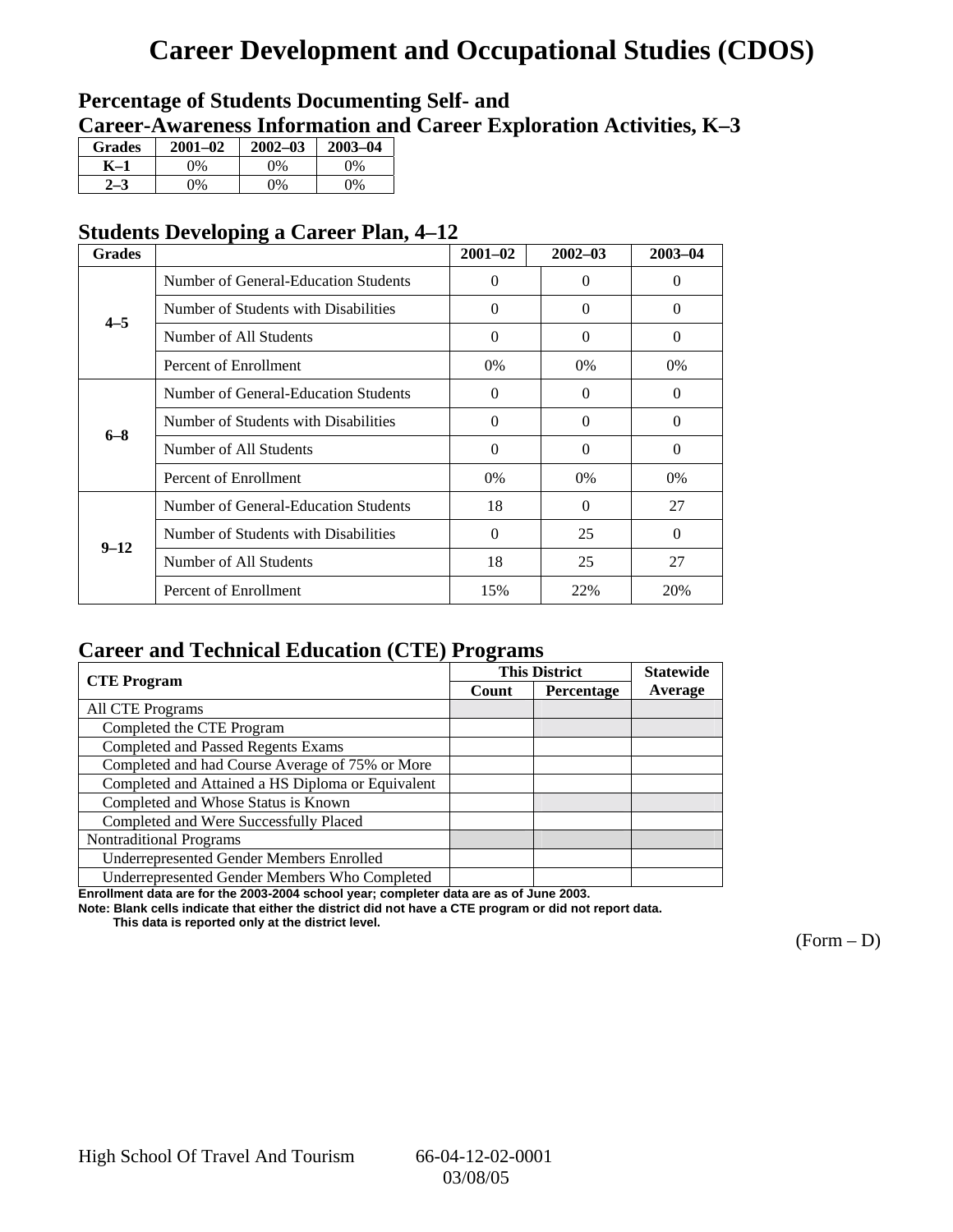# **Second Language Proficiency Examinations**

### **General-Education Students**

| <b>Test</b> | $2001 - 02$       |           |            | $2002 - 03$ | $2003 - 04$       |           |  |
|-------------|-------------------|-----------|------------|-------------|-------------------|-----------|--|
|             | <b>No. Tested</b> | % Passing | No. Tested | % Passing   | <b>No. Tested</b> | % Passing |  |
| French      |                   | 0%        |            | $0\%$       |                   | 0%        |  |
| German      |                   | 0%        |            | 0%          |                   | 0%        |  |
| Italian     |                   | 0%        |            | 0%          |                   | 0%        |  |
| Latin       |                   | 0%        |            | 0%          |                   | 0%        |  |
| Spanish     |                   | 0%        |            | 0%          |                   | 0%        |  |

### **Students with Disabilities**

| <b>Test</b> | $2001 - 02$       |           |            | $2002 - 03$ | $2003 - 04$       |           |  |
|-------------|-------------------|-----------|------------|-------------|-------------------|-----------|--|
|             | <b>No. Tested</b> | % Passing | No. Tested | % Passing   | <b>No. Tested</b> | % Passing |  |
| French      |                   | 0%        |            | $0\%$       |                   | 0%        |  |
| German      |                   | 0%        |            | $0\%$       |                   | 0%        |  |
| Italian     |                   | 0%        |            | 0%          |                   | 0%        |  |
| Latin       |                   | 0%        |            | 0%          |                   | 0%        |  |
| Spanish     |                   | 0%        |            | 0%          |                   | 0%        |  |

## **Regents Competency Tests**

### **General-Education Students**

| <b>Test</b>           | $2001 - 02$       |           |            | $2002 - 03$ | $2003 - 04$ |           |  |
|-----------------------|-------------------|-----------|------------|-------------|-------------|-----------|--|
|                       | <b>No. Tested</b> | % Passing | No. Tested | % Passing   | No. Tested  | % Passing |  |
| Mathematics           |                   | 0%        |            | $0\%$       |             |           |  |
| Science               |                   | 0%        |            | $0\%$       |             |           |  |
| Reading               |                   | 0%        |            | 0%          |             | 0%        |  |
| Writing               |                   | 0%        |            | $0\%$       |             | 0%        |  |
| <b>Global Studies</b> |                   | 0%        |            | $0\%$       |             | 0%        |  |
| U.S. Hist & Gov't     |                   | 0%        |            | 0%          |             | 0%        |  |

### **Students with Disabilities**

| <b>Test</b>           | $2001 - 02$       |           | $2002 - 03$       |           | $2003 - 04$ |           |  |
|-----------------------|-------------------|-----------|-------------------|-----------|-------------|-----------|--|
|                       | <b>No. Tested</b> | % Passing | <b>No. Tested</b> | % Passing | No. Tested  | % Passing |  |
| <b>Mathematics</b>    | 68                | 37%       | 83                | 37%       | 78          | 42%       |  |
| Science               | 68                | 31%       | 77                | 53%       | 88          | 34%       |  |
| Reading               | 10                | 90%       | 15                | 80%       |             | 42%       |  |
| Writing               |                   | 43%       | 16                | 75%       | 27          | 63%       |  |
| <b>Global Studies</b> | 25                | 16%       | 41                | 20%       | 48          | 27%       |  |
| U.S. Hist & Gov't     |                   | 44%       |                   | 33%       | 19          | 32%       |  |

 $(Form - E)$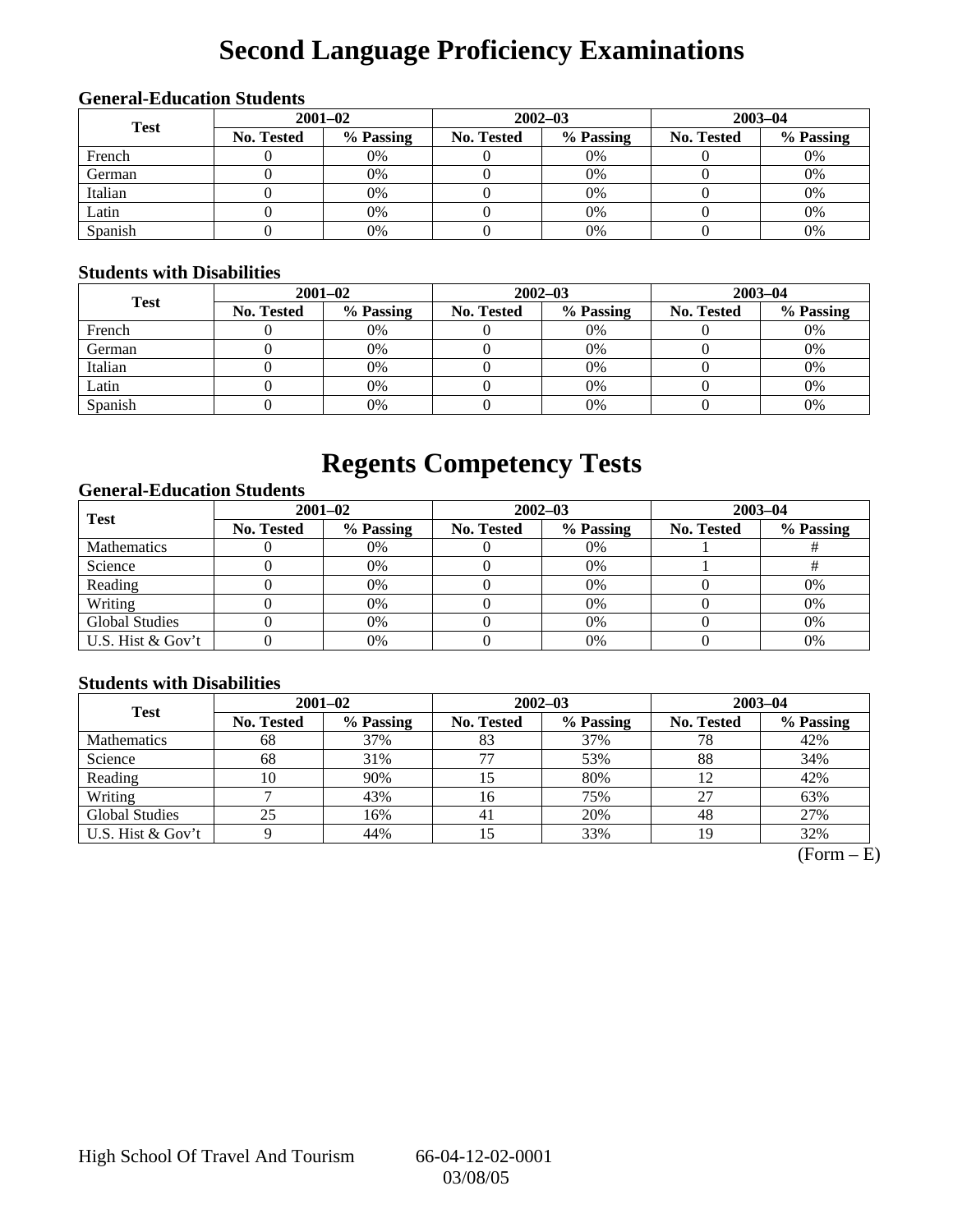## **Regents Examinations**

|                                     | <b>All Students</b> |                                     |                  | <b>Students with Disabilities</b> |                  |                  |
|-------------------------------------|---------------------|-------------------------------------|------------------|-----------------------------------|------------------|------------------|
|                                     | $2001 - 02$         | $2002 - 03$                         | $2003 - 04$      | $2001 - 02$                       | $2002 - 03$      | $2003 - 04$      |
|                                     |                     | <b>Comprehensive English</b>        |                  |                                   |                  |                  |
| Number Tested                       | 12                  | 17                                  | 13               | 12                                | 17               | 13               |
| Number Scoring 55-100               | 3                   | 5                                   | 6                | 3                                 | $\overline{5}$   | 6                |
| Number Scoring 65-100               | $\mathbf{1}$        | $\overline{\mathbf{3}}$             | 5                | $\mathbf{1}$                      | 3                | 5                |
| Number Scoring 85-100               |                     | $\overline{0}$                      | $\overline{0}$   |                                   | $\theta$         | $\overline{0}$   |
| Percentage of Tested Scoring 55-100 | 25%                 | 29%                                 | 46%              | 25%                               | 29%              | 46%              |
| Percentage of Tested Scoring 65-100 | 8%                  | 18%                                 | 38%              | 8%                                | 18%              | 38%              |
| Percentage of Tested Scoring 85-100 | 8%                  | 0%                                  | 0%               | $8\%$                             | 0%               | 0%               |
|                                     |                     | <b>Mathematics A</b>                |                  |                                   |                  |                  |
| Number Tested                       | 12                  | 25                                  | 34               | 12                                | 25               | 34               |
| Number Scoring 55-100               | $\overline{0}$      | $\overline{2}$                      | 14               | $\boldsymbol{0}$                  | $\overline{2}$   | 14               |
| Number Scoring 65-100               | $\mathbf{0}$        | 1                                   | 6                | $\boldsymbol{0}$                  | $\mathbf{1}$     | 6                |
| Number Scoring 85-100               | $\overline{0}$      | $\mathbf{1}$                        | $\boldsymbol{0}$ | $\boldsymbol{0}$                  | $\mathbf{1}$     | $\overline{0}$   |
| Percentage of Tested Scoring 55-100 | 0%                  | 8%                                  | 41%              | 0%                                | 8%               | 41%              |
| Percentage of Tested Scoring 65-100 | 0%                  | 4%                                  | 18%              | 0%                                | 4%               | 18%              |
| Percentage of Tested Scoring 85-100 | 0%                  | 4%                                  | 0%               | 0%                                | 4%               | 0%               |
|                                     |                     | <b>Mathematics B</b>                |                  |                                   |                  |                  |
| <b>Number Tested</b>                | $\boldsymbol{0}$    | $\boldsymbol{0}$                    | $\boldsymbol{0}$ | $\mathbf{0}$                      | $\boldsymbol{0}$ | $\boldsymbol{0}$ |
| Number Scoring 55-100               | $\overline{0}$      | $\mathbf{0}$                        | $\overline{0}$   | $\overline{0}$                    | $\mathbf{0}$     | $\overline{0}$   |
| Number Scoring 65-100               | $\overline{0}$      | $\overline{0}$                      | $\overline{0}$   | $\overline{0}$                    | $\overline{0}$   | $\overline{0}$   |
| Number Scoring 85-100               | $\overline{0}$      | $\overline{0}$                      | $\overline{0}$   | $\overline{0}$                    | $\overline{0}$   | $\overline{0}$   |
| Percentage of Tested Scoring 55-100 | 0%                  | 0%                                  | 0%               | 0%                                | 0%               | 0%               |
| Percentage of Tested Scoring 65-100 | 0%                  | 0%                                  | 0%               | 0%                                | 0%               | 0%               |
| Percentage of Tested Scoring 85-100 | 0%                  | 0%                                  | 0%               | 0%                                | 0%               | 0%               |
|                                     |                     | <b>Global History and Geography</b> |                  |                                   |                  |                  |
| Number Tested                       | 34                  | 38                                  | 28               | 34                                | 38               | 28               |
| Number Scoring 55-100               | 9                   | 5                                   | 6                | 9                                 | 5                | 6                |
| Number Scoring 65-100               | 3                   | $\overline{4}$                      | $\mathbf{1}$     | 3                                 | $\overline{4}$   | $\mathbf{1}$     |
| Number Scoring 85-100               | $\overline{0}$      | $\mathbf{1}$                        | $\overline{0}$   | $\overline{0}$                    | 1                | $\overline{0}$   |
| Percentage of Tested Scoring 55-100 | 26%                 | 13%                                 | 21%              | 26%                               | 13%              | 21%              |
| Percentage of Tested Scoring 65-100 | 9%                  | 11%                                 | 4%               | 9%                                | 11%              | 4%               |
| Percentage of Tested Scoring 85-100 | 0%                  | 3%                                  | 0%               | 0%                                | 3%               | 0%               |
|                                     |                     | <b>U.S. History and Government</b>  |                  |                                   |                  |                  |
| Number Tested                       | 8                   | 16                                  | 6                | 8                                 | 16               | 6                |
| Number Scoring 55-100               | 3                   | 9                                   | $\overline{4}$   | 3                                 | 9                | $\overline{4}$   |
| Number Scoring 65-100               | $\overline{2}$      | $\overline{2}$                      | $\mathbf{1}$     | $\overline{2}$                    | $\overline{2}$   | $\mathbf{1}$     |
| Number Scoring 85-100               | $\theta$            | $\mathbf{1}$                        | $\overline{0}$   | $\overline{0}$                    | 1                | $\overline{0}$   |
| Percentage of Tested Scoring 55-100 | 38%                 | 56%                                 | 67%              | 38%                               | 56%              | 67%              |
| Percentage of Tested Scoring 65-100 | 25%                 | 12%                                 | 17%              | 25%                               | 12%              | 17%              |
| Percentage of Tested Scoring 85-100 | 0%                  | 6%                                  | 0%               | 0%                                | 6%               | 0%               |

 $\overline{(Form - F)}$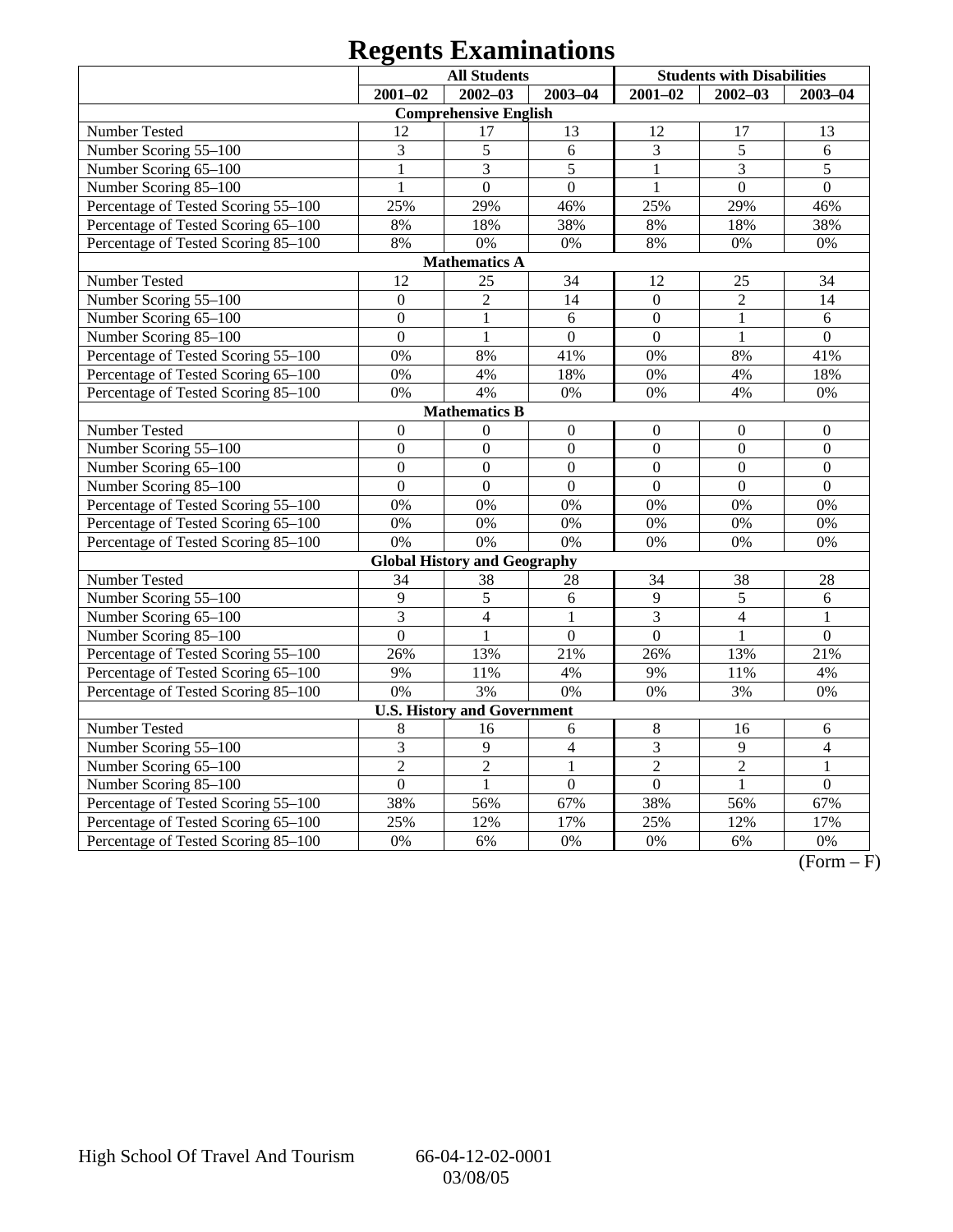## **Regents Examinations**

| o                                   |                  |                                       |                  |                  |                                   |                  |  |  |  |
|-------------------------------------|------------------|---------------------------------------|------------------|------------------|-----------------------------------|------------------|--|--|--|
|                                     |                  | <b>All Students</b>                   |                  |                  | <b>Students with Disabilities</b> |                  |  |  |  |
|                                     | $2001 - 02$      | $2002 - 03$                           | $2003 - 04$      | $2001 - 02$      | $2002 - 03$                       | $2003 - 04$      |  |  |  |
|                                     |                  | <b>Living Environment</b>             |                  |                  |                                   |                  |  |  |  |
| Number Tested                       | 5                | 7                                     | 46               | 5                | 7                                 | 46               |  |  |  |
| Number Scoring 55-100               | 5                | 5                                     | 14               | $\overline{5}$   | 5                                 | 14               |  |  |  |
| Number Scoring 65-100               | 5                | 3                                     | $\overline{2}$   | 5                | $\overline{3}$                    | $\overline{2}$   |  |  |  |
| Number Scoring 85-100               | $\overline{0}$   | $\Omega$                              | $\overline{0}$   | $\overline{0}$   | $\overline{0}$                    | $\overline{0}$   |  |  |  |
| Percentage of Tested Scoring 55-100 | 100%             | 71%                                   | 30%              | 100%             | 71%                               | 30%              |  |  |  |
| Percentage of Tested Scoring 65-100 | 100%             | 43%                                   | 4%               | 100%             | 43%                               | 4%               |  |  |  |
| Percentage of Tested Scoring 85-100 | 0%               | 0%                                    | 0%               | 0%               | 0%                                | 0%               |  |  |  |
|                                     |                  | <b>Physical Setting/Earth Science</b> |                  |                  |                                   |                  |  |  |  |
| Number Tested                       | 5                | $\mathbf{0}$                          | $\overline{0}$   | 5                | $\theta$                          | $\theta$         |  |  |  |
| Number Scoring 55-100               | $\overline{2}$   | $\overline{0}$                        | $\mathbf{0}$     | $\overline{2}$   | $\overline{0}$                    | $\overline{0}$   |  |  |  |
| Number Scoring 65-100               | $\overline{0}$   | $\overline{0}$                        | $\overline{0}$   | $\overline{0}$   | $\overline{0}$                    | $\overline{0}$   |  |  |  |
| Number Scoring 85-100               | $\Omega$         | $\theta$                              | $\Omega$         | $\overline{0}$   | $\Omega$                          | $\theta$         |  |  |  |
| Percentage of Tested Scoring 55-100 | 40%              | 0%                                    | 0%               | 40%              | 0%                                | 0%               |  |  |  |
| Percentage of Tested Scoring 65-100 | 0%               | 0%                                    | 0%               | 0%               | 0%                                | 0%               |  |  |  |
| Percentage of Tested Scoring 85-100 | 0%               | 0%                                    | 0%               | 0%               | 0%                                | 0%               |  |  |  |
|                                     |                  | <b>Physical Setting/Chemistry</b>     |                  |                  |                                   |                  |  |  |  |
| Number Tested                       | $\mathbf{0}$     | $\overline{0}$                        | $\overline{0}$   | $\boldsymbol{0}$ | $\theta$                          | $\theta$         |  |  |  |
| Number Scoring 55-100               | $\boldsymbol{0}$ | $\boldsymbol{0}$                      | $\boldsymbol{0}$ | $\boldsymbol{0}$ | $\overline{0}$                    | $\overline{0}$   |  |  |  |
| Number Scoring 65-100               | $\boldsymbol{0}$ | $\theta$                              | $\Omega$         | $\overline{0}$   | $\overline{0}$                    | $\overline{0}$   |  |  |  |
| Number Scoring 85-100               | $\overline{0}$   | $\overline{0}$                        | $\overline{0}$   | $\overline{0}$   | $\overline{0}$                    | $\overline{0}$   |  |  |  |
| Percentage of Tested Scoring 55-100 | 0%               | 0%                                    | 0%               | 0%               | 0%                                | 0%               |  |  |  |
| Percentage of Tested Scoring 65-100 | $0\%$            | 0%                                    | 0%               | 0%               | 0%                                | 0%               |  |  |  |
| Percentage of Tested Scoring 85-100 | 0%               | 0%                                    | 0%               | 0%               | 0%                                | 0%               |  |  |  |
|                                     |                  | <b>Physical Setting/Physics</b>       |                  |                  |                                   |                  |  |  |  |
| Number Tested                       |                  |                                       | $\boldsymbol{0}$ |                  |                                   | $\overline{0}$   |  |  |  |
| Number Scoring 55-100               |                  |                                       | $\boldsymbol{0}$ |                  |                                   | $\boldsymbol{0}$ |  |  |  |
| Number Scoring 65-100               |                  |                                       | $\boldsymbol{0}$ |                  |                                   | $\overline{0}$   |  |  |  |
| Number Scoring 85-100               |                  |                                       | $\mathbf{0}$     |                  |                                   | $\Omega$         |  |  |  |
| Percentage of Tested Scoring 55-100 |                  |                                       | 0%               |                  |                                   | 0%               |  |  |  |
| Percentage of Tested Scoring 65-100 |                  |                                       | 0%               |                  |                                   | 0%               |  |  |  |
| Percentage of Tested Scoring 85-100 |                  |                                       | 0%               |                  |                                   | 0%               |  |  |  |

\* Physical Setting/Physics results for 2001–02 and 2002–03 are not included in the report card because the Department issued new conversion charts for assessments administered in those years.

 $(Form - G)$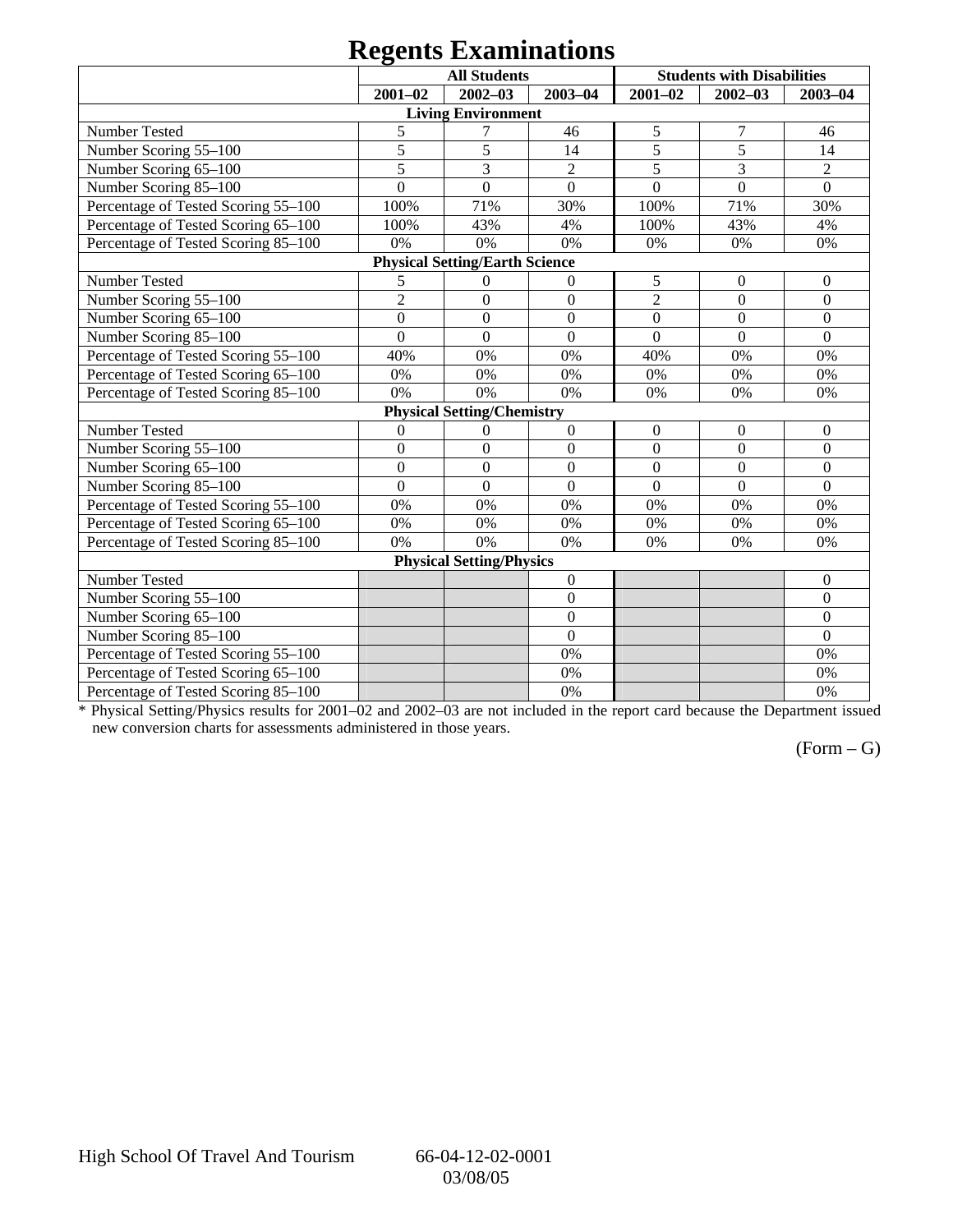## **Regents Examinations**

|                                                                            | <b>All Students</b> |             |             | <b>Students with Disabilities</b> |             |             |  |  |
|----------------------------------------------------------------------------|---------------------|-------------|-------------|-----------------------------------|-------------|-------------|--|--|
|                                                                            | $2001 - 02$         | $2002 - 03$ | $2003 - 04$ | $2001 - 02$                       | $2002 - 03$ | $2003 - 04$ |  |  |
| <b>Sequential Mathematics, Course III (last administered January 2004)</b> |                     |             |             |                                   |             |             |  |  |
| Number Tested                                                              |                     |             |             |                                   |             |             |  |  |
| Number Scoring 55–100                                                      |                     |             |             |                                   |             |             |  |  |
| Number Scoring 65-100                                                      |                     |             |             |                                   |             |             |  |  |
| Number Scoring 85–100                                                      |                     |             |             |                                   |             |             |  |  |
| Percentage of Tested Scoring 55–100                                        | 0%                  | $0\%$       | $0\%$       | $0\%$                             | $0\%$       | 0%          |  |  |
| Percentage of Tested Scoring 65–100                                        | 0%                  | $0\%$       | 0%          | 0%                                | 0%          | 0%          |  |  |
| Percentage of Tested Scoring 85–100                                        | 0%                  | 0%          | $0\%$       | $0\%$                             | 0%          | 0%          |  |  |

## **Introduction to Occupations Examination**

|                                   | $2001 - 02$              |           |                   | $2002 - 03$                                                                                                                               | $2003 - 04$ |           |
|-----------------------------------|--------------------------|-----------|-------------------|-------------------------------------------------------------------------------------------------------------------------------------------|-------------|-----------|
|                                   | <b>No. Tested</b>        | % Passing | <b>No. Tested</b> | % Passing                                                                                                                                 | No. Tested  | % Passing |
| <b>General-Education Students</b> |                          | 0%        |                   | 0%                                                                                                                                        |             | 0%        |
| <b>Students with Disabilities</b> |                          | 0%        |                   | 0%                                                                                                                                        |             | $0\%$     |
| $\mathbf{r}$<br>- 11 - 1          | $-1$ $-1$ $-1$ $-1$ $-1$ | $\cdots$  |                   | $\mathbf{1}^{\bullet}$ $\mathbf{1}^{\bullet}$ $\mathbf{1}^{\bullet}$ $\mathbf{2}^{\bullet}$ $\mathbf{3}^{\bullet}$ $\mathbf{2}^{\bullet}$ |             |           |

District reports contain data for all students with disabilities enrolled in the district for the 2001–02 school year.

## **Elementary-Level Social Studies**

|                 |                                   | <b>Number</b><br><b>Tested</b> | $%$ at Level 1 | % at Level 2 | $\%$ at Level 3 | $\%$ at Level 4 |
|-----------------|-----------------------------------|--------------------------------|----------------|--------------|-----------------|-----------------|
| <b>Nov 2003</b> | <b>General-Education Students</b> |                                | 0%             | 0%           | 0%              | 0%              |
|                 | <b>Students with Disabilities</b> |                                | 0%             | 0%           | 0%              | 0%              |
|                 | All Students                      |                                | 0%             | 0%           | 0%              | 0%              |

## **Middle-Level Social Studies**

|                  |                                   | <b>Number</b><br><b>Tested</b> | $\%$ at Level 1 |     | $\%$ at Level 2 $\%$ at Level 3 | $%$ at Level 4 |
|------------------|-----------------------------------|--------------------------------|-----------------|-----|---------------------------------|----------------|
| <b>June 2004</b> | <b>General-Education Students</b> |                                | 0%              | 0%  | 0%                              | 0%             |
|                  | <b>Students with Disabilities</b> | 18                             | 83%             | 17% | 0%                              | 0%             |
|                  | All Students                      | 18                             | 83%             | '7% | 0%                              | 0%             |